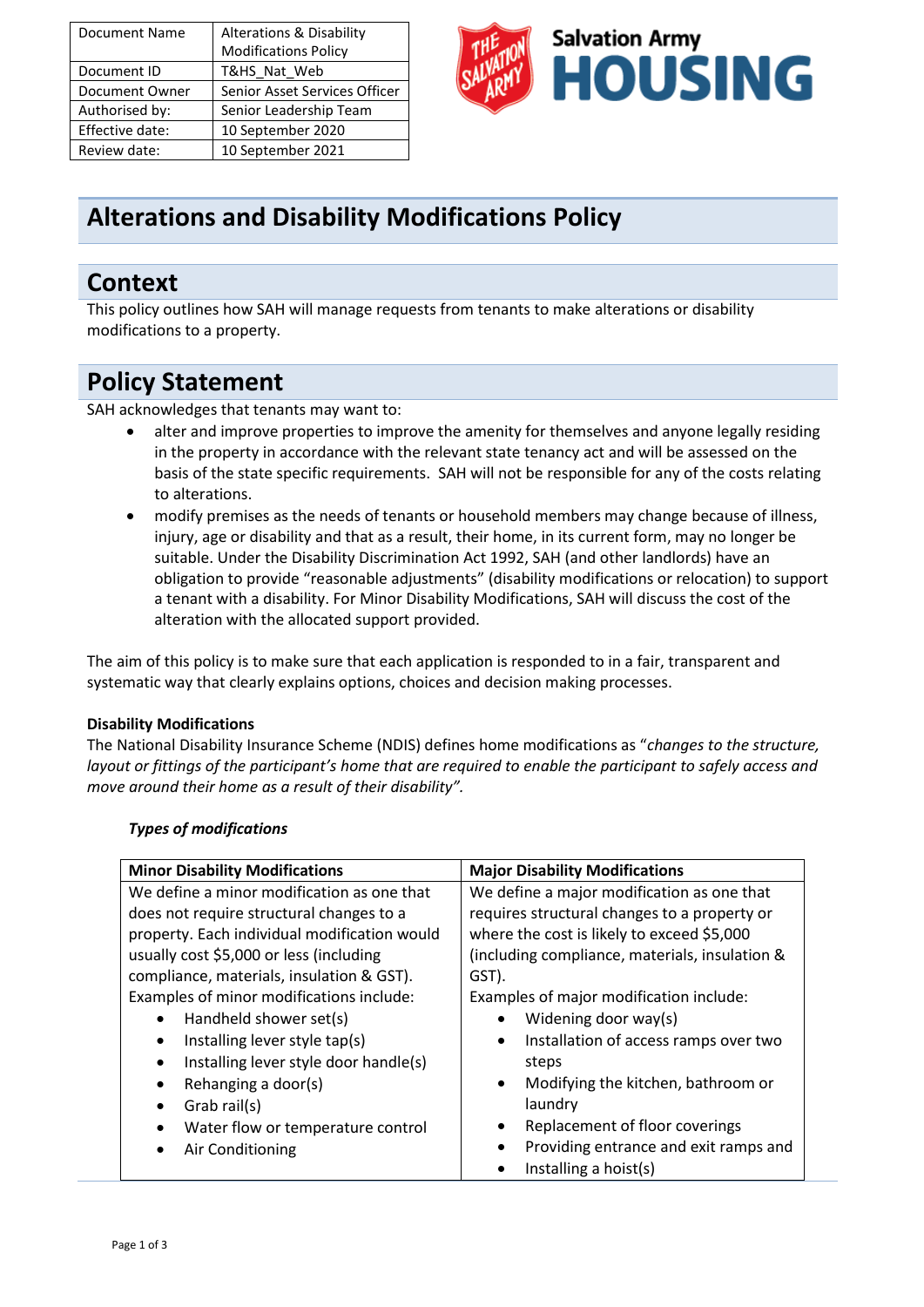| Document Name   | <b>Alterations &amp; Disability</b> |
|-----------------|-------------------------------------|
|                 | <b>Modifications Policy</b>         |
| Document ID     | T&HS_Nat_Web                        |
| Document Owner  | Senior Asset Services Officer       |
| Authorised by:  | Senior Leadership Team              |
| Effective date: | 10 September 2020                   |
| Review date:    | 10 September 2021                   |



#### **SEEKING APPROVAL**

Before a tenant can make a change to the property, the leaseholder (head tenant) must first contact SAH housing team, through their allocated housing (tenancy) worker using their allocated support worker if applicable. To assist SAH with either approving or declining an application, tenants should provide as much information as they can about the proposed works on the property modification request form. Tenants can request a property modification form from their Housing Worker.

For Minor Disability Modifications, SAH will require an Occupational Therapist Report (OTR) and in some cases may require supporting information like a medical certificate and/or letter of recommendation from an appropriate healthcare professional and/or regulatory body (eg. TAC)

SAH will respond to an application within 21 days of the application being received by SAH.

#### **ASSESSING AN APPLICATION**

SAH will:

- determine if the alteration is able to be rectified, repaired or removed at the end of the tenancy and consider these costs appropriately
- assess if there is any current or future loss caused by the proposed alteration and factor that into its decision.

Minor Disability Modifications are more likely to be approved due to their non-structural nature and that on completion, the property will most likely remain suitable for other future uses without the need to bring the property back to its original condition.

Where applicable, SAH will:

- seek approval from the owner or manager of the property
- assess any impact on neighbours or future tenants
- take all reasonable steps to assess whether the home has any asbestos or any hazardous building products in the degree to which those products will be altered as part of the proposed alteration (for example drilled, cut, and removed)
- assess if there are any prohibitions by law such as a strata by-law, building or health & safety regulations

SAH will need to be reasonably satisfied that appropriate contractors will be lawfully engaged to complete the works. If required SAH would be able to recommend authorised licensed tradespeople that can be engaged by the tenant to undertake the agreed works.

Any required compliance matters must be shown to be met or adequately demonstrated to be able to be met to the satisfaction of SAH before any alterations begin and on completion.

#### **UNAUTHORISED ALTERATIONS**

An alteration without written approval of SAH is a breach under each State Residential Tenancy Act.